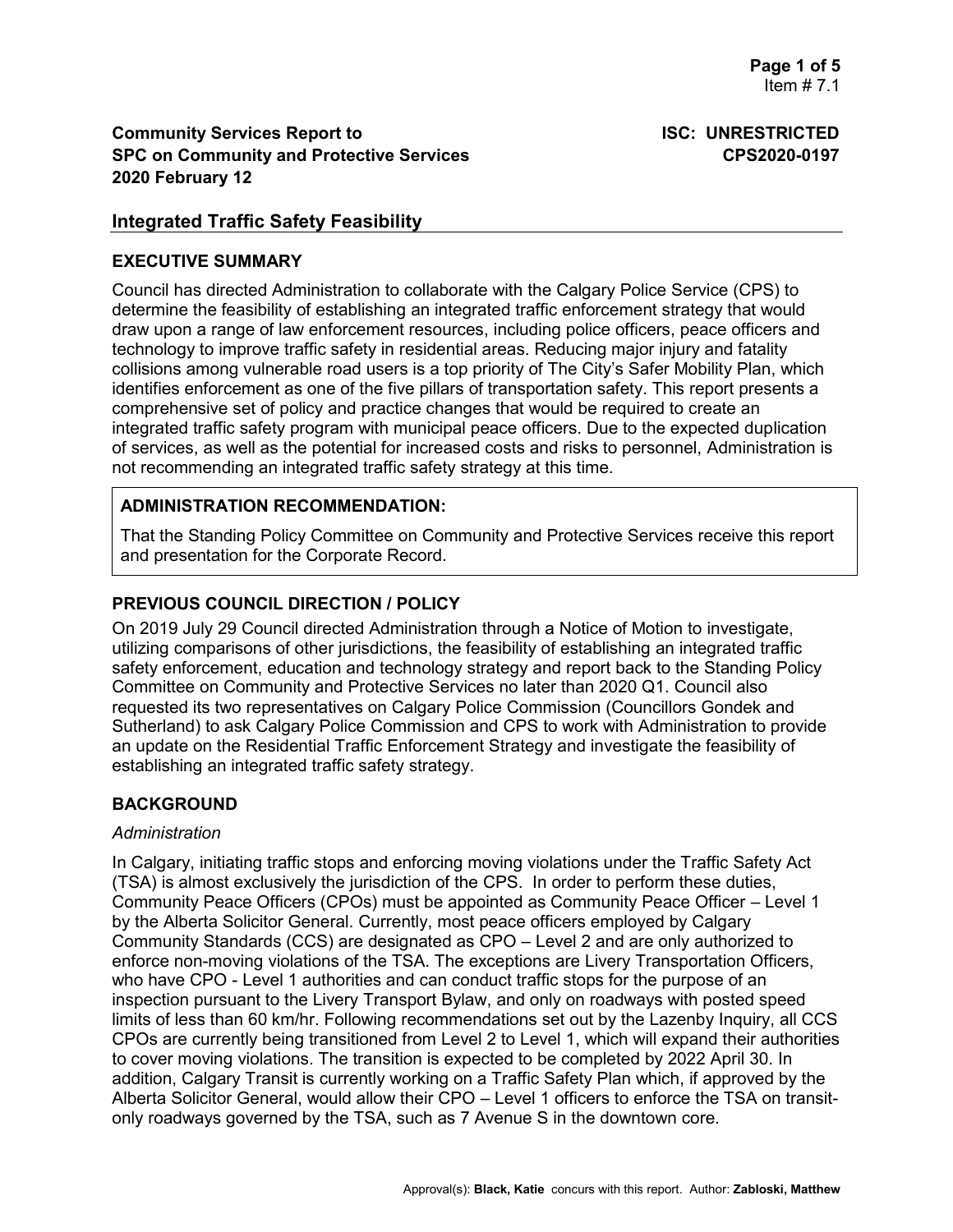# **Integrated Traffic Safety Feasibility**

# *Calgary Police Service*

In response to a previous Council Notice of Motion, CPS proposed and established the Residential Traffic Enforcement Unit (RTEU) in 2016 to address residential traffic safety. Subsequent updates to CPS's residential traffic strategy, including an emphasis not just on enforcement, but also on evaluation, education and engagement, resulted in the RTEU being renamed the Residential Traffic Safety Unit (RTSU). CPS's response to the current Notice of Motion as well as an update to the Residential Traffic Safety Strategy are included in Attachment 1.

## *Provincial Government*

Effective 2019 December 01, the Government of Alberta announced a temporary freeze up to two years on municipalities being able to:

- Install new photo radar equipment
- Upgrade existing photo radar devices
- Add new photo radar locations.

The provincial government announced that starting 2020 January, they will work with police services and municipalities to establish stronger data and reporting requirements including: restrictions, site selection, enhanced data collection, and enhanced traffic safety plans.

# **INVESTIGATION: ALTERNATIVES AND ANALYSIS**

#### *Leading Practices*

An overview of the practices of other Alberta and Canadian jurisdictions is included in Attachment 2. Almost all smaller Alberta municipalities surveyed have some form of peace officer traffic enforcement. However, Administration could not find an example of a large Canadian municipality (population greater than 500,000) where municipal peace officers regularly enforce moving violations of the TSA using self-initiated traffic stops.

#### *Timeline*

More than two years would be required to implement a peace officer moving traffic violation enforcement program due to the following:

- Peace Officer Appointments A plan for transitioning peace officers under Calgary Community Standards from CPO – Level 2 to CPO – Level 1 is currently underway and the expected date to complete this transition is 2022 April 30.
- Peace Officer Authorities After transition to CPO Level 1, a request to amend the authorities on the appointment would be required to the Public Security Division of the Alberta Solicitor General. The Public Security Division may:
	- o Require additional information
	- o Implement new policies or procedures, and/or
	- $\circ$  Impose new terms or conditions on the appointment
- Memorandum of Understanding (MOU) the Solicitor General, per the *Peace Officer Act*, requires that a formal MOU be signed between CPS and The City in order for CCS to employ peace officers in Calgary. The current MOU is in effect until 2021 December 22, and any new amendments and conditions would require sign-off by CPS and CCS.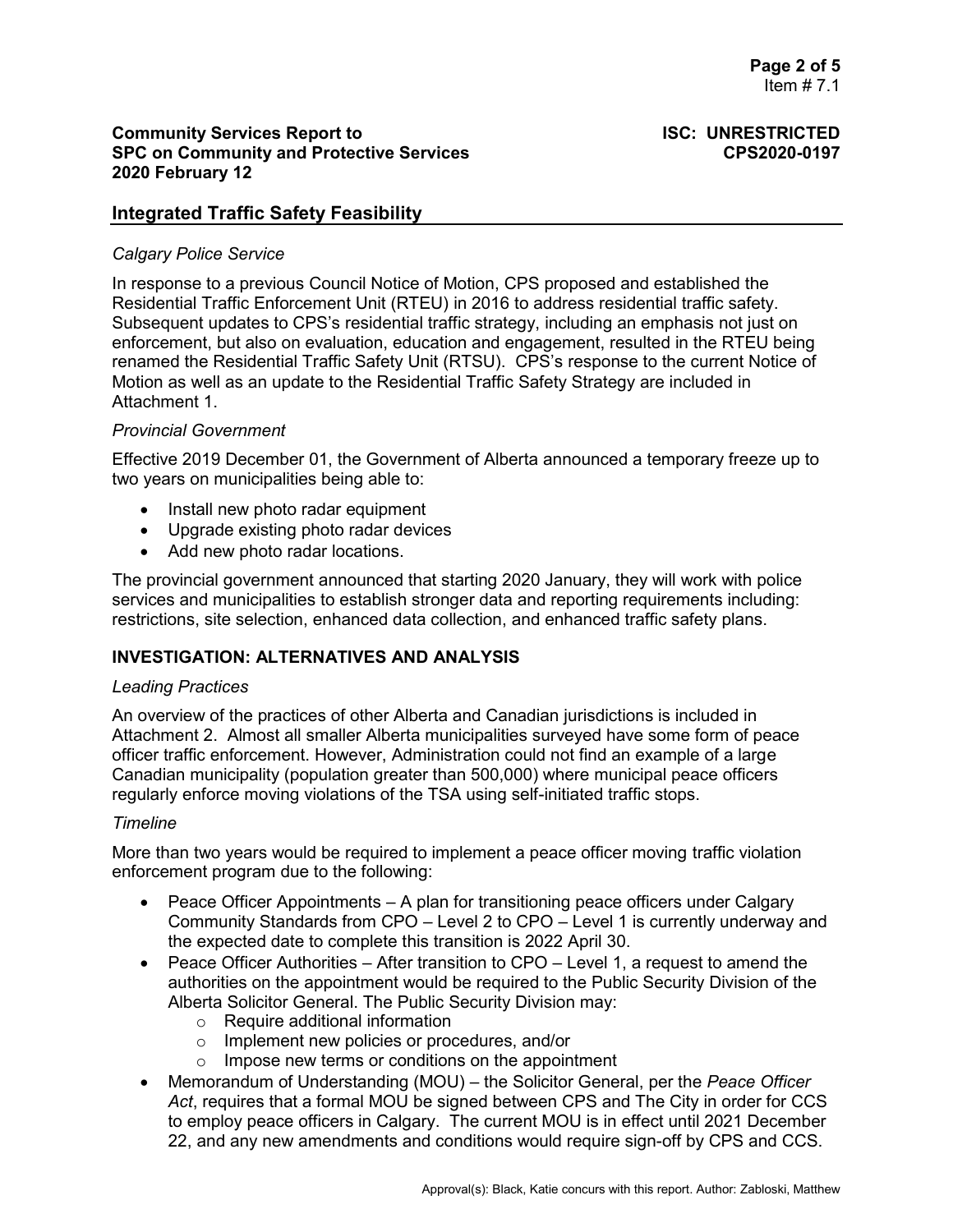# **Integrated Traffic Safety Feasibility**

- Traffic Safety Plan (TSP) this plan must be created, approved by CPS, and submitted to the Public Security Division every three years, and must contain a variety of components including the most recent collision data from CPS.
- Internal Policy Amendments Traffic enforcement would be a significant addition to CCS' current mandate of enforcing 24 municipal bylaws and 10 provincial statutes. CCS internal policy amendments would be required to integrate this new directive without compromising existing calls for service, while authorizing CCS peace officers to engage in traffic stops or moving violations.

#### *Pilot/Comprehensive Program*

Administration examined two potential scenarios to evaluate feasibility. The first is a pilot program comprising one sergeant and nine peace officers. This pilot scenario would approximate the current RTSU overseen by CPS. The expected coverage for a pilot scenario would be three peace officers available for each day shift and one available for each evening shift, city-wide. It is important to note that CPS's RTSU program currently employs photo radar but due to the provincial suspension photo radar would not be available to a potential program with CCS.

The second scenario proposed would be a comprehensive residential traffic safety program with 36 officers, three sergeants and one inspector. This program would allow for the deployment of 12 peace officers for each day shift, and six for each evening shift. Under this scenario, at least one peace officer could be assigned to each Ward per day. For both scenarios Administration included consideration of a body worn camera program for peace officers. This would be a new program for CCS staff that would mirror the current practice of CPS.

#### *Costs*

Costs associated with implementing a peace officer moving violation enforcement program, even on a pilot scale, would be substantial. A breakdown of estimated costs is included in Attachment 3. In total, a comprehensive program comprising 36 officers would result in a net cost \$5.5M in the first year and have ongoing net costs of at least \$4.1M annually. A pilot program of nine officers would be expected to cost almost \$1.7M in the first year and have ongoing costs of at least \$1.2M annually.

#### *Benefits*

In addition to the noted costs, Administration investigated the potential for savings to the combined budgets of CCS and CPS. However, an integrated traffic enforcement program is expected to increase costs beyond those currently incurred by CPS to enforce moving traffic violations. As noted in Attachment 1, salaries for CPOs and CPS constables are roughly equivalent, and the establishment of an integrated traffic safety program would also require training and initialization costs. In addition to these costs, integrated traffic enforcement would result in duplication of service. CPOs are not capable of enforcing most criminal code violations, including impaired driving and outstanding criminal warrants. As a result CPS officers would still be required to respond to situations involving the criminal code. In these instances, both a CPO and a CPS officer would be required to address a situation which is currently addressed by one CPS officer.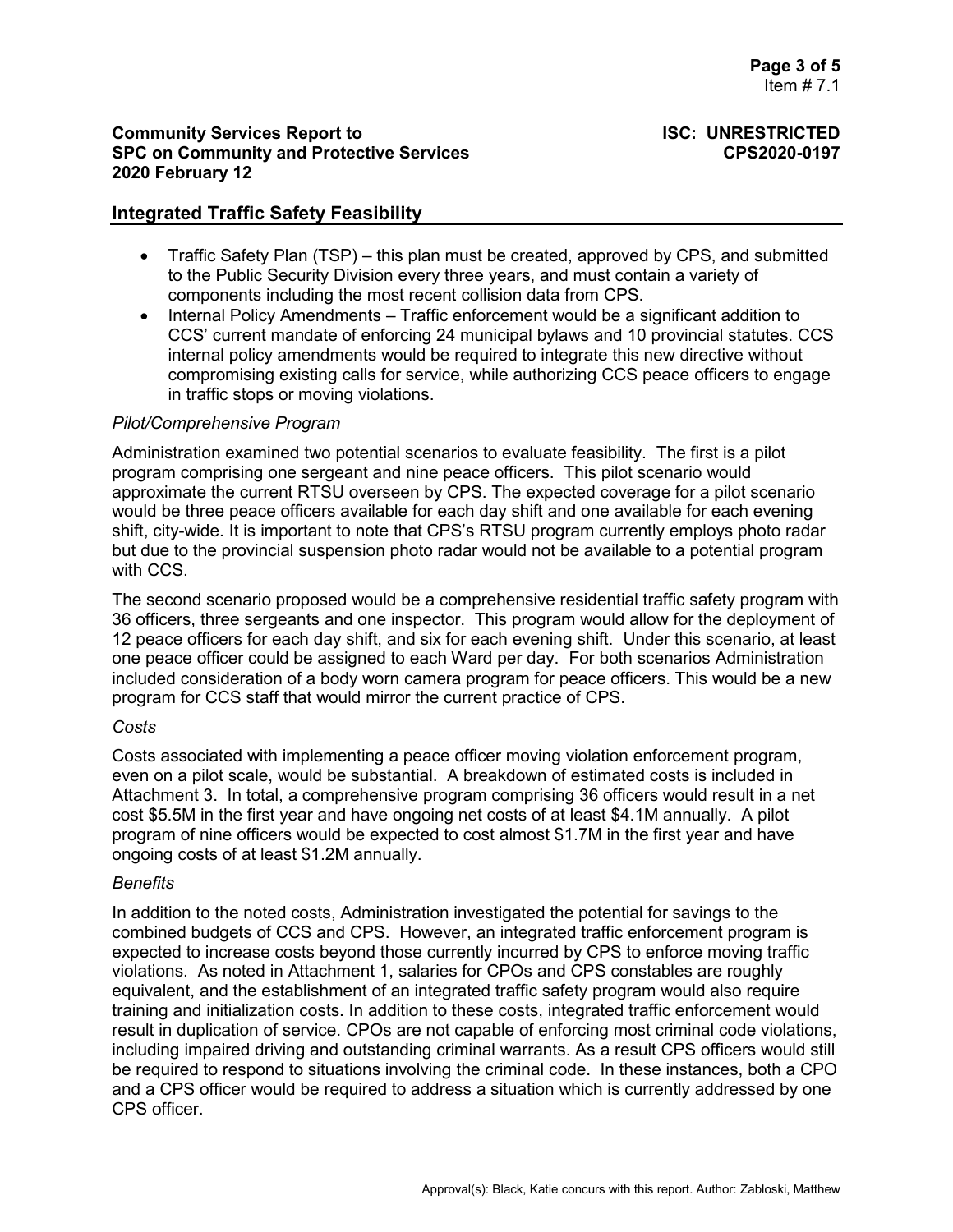# **Integrated Traffic Safety Feasibility**

#### **Stakeholder Engagement, Research and Communication**

Administration has worked extensively with CPS to understand the current Residential Traffic Safety Strategy, as well as internally with Finance, Law, and Transit to understand the feasibility of an integrated traffic safety approach. Administration contacted several other Albertan and major Canadian municipalities to gain an understanding of approaches to similar concerns across the country.

A communications plan would be essential for an integrated traffic safety project to ensure that Calgarians understood the change in traffic enforcement. It would be critical for all Calgarians to understand the change in traffic safety approaches and that Community Peace Officers would have the authority to conduct moving traffic violation enforcement.

## **Strategic Alignment**

This report aligns with the Citizen Priority of A Well-Run City. Specifically, Council's directive to "work on improving the value of municipal services delivered by simplifying and streamlining processes and procedures, cutting red tape, eliminating service silos, and discontinuing those services that The City should not be providing."

## **Social, Environmental, Economic (External)**

Traffic safety continues to be a high priority for Council and for Calgarians. As indicated in Attachment 1 the Traffic Safety Plan (2018-2021) was created to deliver a coordinated response to traffic safety issues in Calgary. The report indicates some early initial successes, including record low year-end totals for reportable fatal collisions in 2017 and 2018. CPS has expressed a willingness to work collaboratively to enhance CPS response under the framework of the traffic safety strategy.

# **Financial Capacity**

#### *Current and Future Operating Budget:*

A chart outlining the estimated current and future operating budget for implementing a pilot program for integrated traffic safety is included in Attachment 3.

#### *Current and Future Capital Budget:*

A chart outlining the estimated current and future operating budget for implementing a pilot program for integrated traffic safety is included in Attachment 3.

#### **Risk Assessment**

Multiple risks were identified [by CPS] in Attachment 1 including physical risks to officers conducting moving traffic violation enforcement. There is also a potential for criminal code offences to be non-enforceable if they occur during a traffic stop conducted by a peace officer. Extensive training would be required for an Integrated Traffic Safety program both for the safety of the officers conducting enforcement as well as the general public.

The City could also face a reputational risk with integrated traffic enforcement. A public education campaign would be required to mitigate any potential confusion from the general